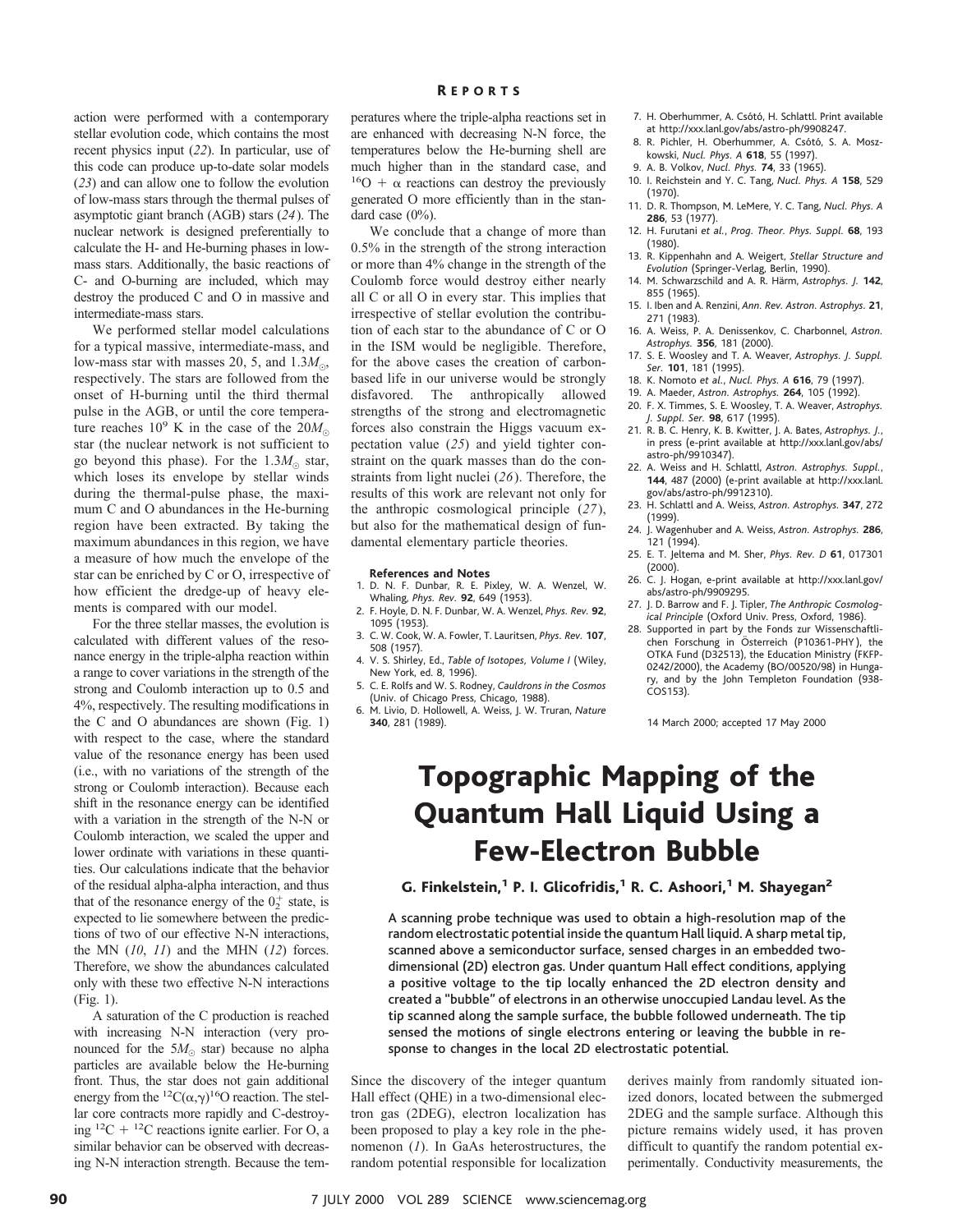primary tool for studying the QHE, provide only average information about the disorder. Recently developed scanning techniques hold promise for spatially resolving the behavior of semiconductor structures on nanometer scales (*2–6*). In particular, low-compressibility strips (*7*) with Landau level–filling factor  $\nu$  close to an integer have been imaged directly in the integer quantum Hall regime (*5, 6*).

We present results from a new technique that images microscopic details of the disorder potential through the detection of motions of single electrons within the system under study. A mobile quantum dot is created inside the 2DEG by enhancing the 2DEG density locally underneath a sharp scanned metal tip biased to attract electrons. While scanning the tip across the sample surface, we drag the dot along underneath. Comparing the singleelectron charging pattern of the dot at different locations, we map the electrostatic potential directly as sensed by the 2DEG electrons. We find that the form of this potential remains mostly unchanged for different spinsplit and integer Landau level fillings, which suggests that screening of the random external potential by the 2D electrons does not vary appreciably in the quantum Hall regime.

Our 2DEG is formed at the GaAs-AlGaAs interface 80 nm below the sample surface, and it has an electron density of  $\sim$  1.5  $\times$  10<sup>11</sup> cm<sup>-2</sup> and mobility of  $\sim$ 1.5  $\times$  10<sup>6</sup> cm<sup>2</sup> V<sup>-1</sup> s<sup>-1</sup>. A metallic gate electrode, patterned in the form of a grating, covers the sample surface (Fig. 1). We image a region of the surface several micrometers in size between two fingers of the gate. In the subsurface charge accumulation (SCA) method (*3, 6*), a sharp scanning probe is brought close  $(\leq 20 \text{ nm})$  to the surface of the sample. Unlike scanning tunneling microscopy, no tunneling current passes between the probe and the sample. Instead, we apply a 100-kHz ac excitation of  $\sim$ 3 mV (root mean square) to the 2DEG and to the gate. Because of the capacitance of the 2DEG to the ground and to the scanning tip, electric charge flows in and out of the 2DEG. We monitor this charging of the 2DEG by measuring the image charge induced on the scanning probe by a sensitive cryogenic amplifier.

In scanning probe measurements of semiconductor and nanoscale structures, the measuring tip may itself strongly alter the local electron density and thus produce artifacts in images. Some researchers have taken advantage of this effect by using a scanning tip to alter the current flow in nanoscale systems (*2*). In previous work using SCA microscopy, we compensated the work function

difference between the scanning tip and the sample to avoid the tip perturbing the sample electrostatically (*3, 6*). The resulting SCA images revealed features attributed to variations of the 2DEG compressibility. In the present work, we instead purposefully apply a voltage on the scanning tip to change the electron density underneath. For magnetic fields such that the bulk Landau level–filling factor is slightly less than integer, we thereby create a "bubble" of electrons in the next Landau level (inset, Fig. 2). The electrons in the bubble are separated from the surrounding 2DEG by an incompressible strip (*7*) of integer Landau level filling. The imaged features do not display the compressibility variations inherent in the 2DEG. Instead, Coulomb blockade in the bubble determines the observed signal, and the images display a set of equipotential contours that serve as a topographic map of the random electrostatic potential in the 2DEG. One may "read" directly the electrostatic potential by noting the positions of the contours.

We find the voltage that compensates the electric field between the tip and the sample by measuring the Kelvin signal (see Fig. 1) (*8*), which is proportional to the electrostatic potential difference between the tip and the sample. With no external bias applied between them, the electrostatic potential difference equals the work function difference between the two. We null it by applying an opposing bias to eliminate any electric field between the tip and the sample. Henceforth, we designate the tipsample voltage as measured in deviation from this nulling voltage.

In the SCA image of a 2.5  $\mu$ m by 2.5  $\mu$ m region at magnetic fields of 5.8 T, corresponding to the bulk Landau level–filling factor  $v = 1$  (Fig. 2A), regions of high and low signal are presented as bright and dark colors, respectively. The voltage between the tip and the sample is  $+1$  V. This corresponds to accumulation of the electrons underneath the tip. We observe a strikingly complex pattern of closed contours, reminiscent of a topographic map. The contours evolve rapidly with increasing magnetic field, staying nested around fixed centers.

The size of the smallest feature within 2DEG resolvable by the SCA microscopy is limited by the depth of the 2DEG,  $d = 80$  nm. However, we measure separations between contour lines as small as 50 nm. Therefore, we conclude that the contours do not represent charging patterns inherent in the 2DEG. Rather, the features reflect variations in the 2DEG charging induced by changes of the tip position. The periodic appearance of the contours hints that they originate from Coulomb blockade (*9*). Indeed, when we fix the tip position and vary the tip-sample voltage, the signal displays periodic oscillations. In this

situation, the tip acts as a gate controlling the electron number in a quantum dot (*9*).

We explain the observed contours as follows. An electron accumulation underneath the tip forms a few-electron bubble (inset, Fig. 2). As the bubble is dragged in the 2DEG plane following the tip, it experiences different local electrostatic potentials. When the potential energy for electrons is high, electrons are expelled from the bubble; when the potential energy is low, electrons are drawn into the bubble. As the tip scans across these positions of single electron transfer, the applied ac excitation causes an electron to move back and forth between the bubble and the surrounding 2DEG, producing a peak in the synchronously detected SCA signal (*10*). Between the peaks, Coulomb blockade prohibits transfer of electrons to and from the bubble, and a minimum of SCA signal is detected. As a result, SCA images display alternating con-



**Fig. 1.** Sample and measurement schematics. Upper panel: The charge accumulation (capacitance) method with an ac excitation applied to the sample and the gate. Capacitive coupling between the tip and the 2DEG induces an ac signal on the tip. Lower panel: Capacitance image of an 11  $\mu$ m by 11  $\mu$ m region, including two "fingers" of the gate. The gate resides directly on the surface of the semiconductor, whereas the 2DEG is buried underneath the surface. Therefore, the gate produces a larger capacitance signal. In the Kelvin probe method, we vibrate the sample in the vertical direction with a frequency of 2 kHz and an amplitude of  $\sim$  10 nm. We measure the ac charge induced on the scanning probe. It is proportional to *V dC*/*dz*, where *C* is the probe-sample capacitance, *z* is the tip height, and *V* is the electrostatic potential difference between the tip and the sample.

<sup>&</sup>lt;sup>1</sup>Department of Physics and Center for Materials Science and Engineering, Massachusetts Institute of Technology, Cambridge, MA 02139, USA. <sup>2</sup>Department of Electrical Engineering, Princeton University, Princeton, NJ 08544, USA.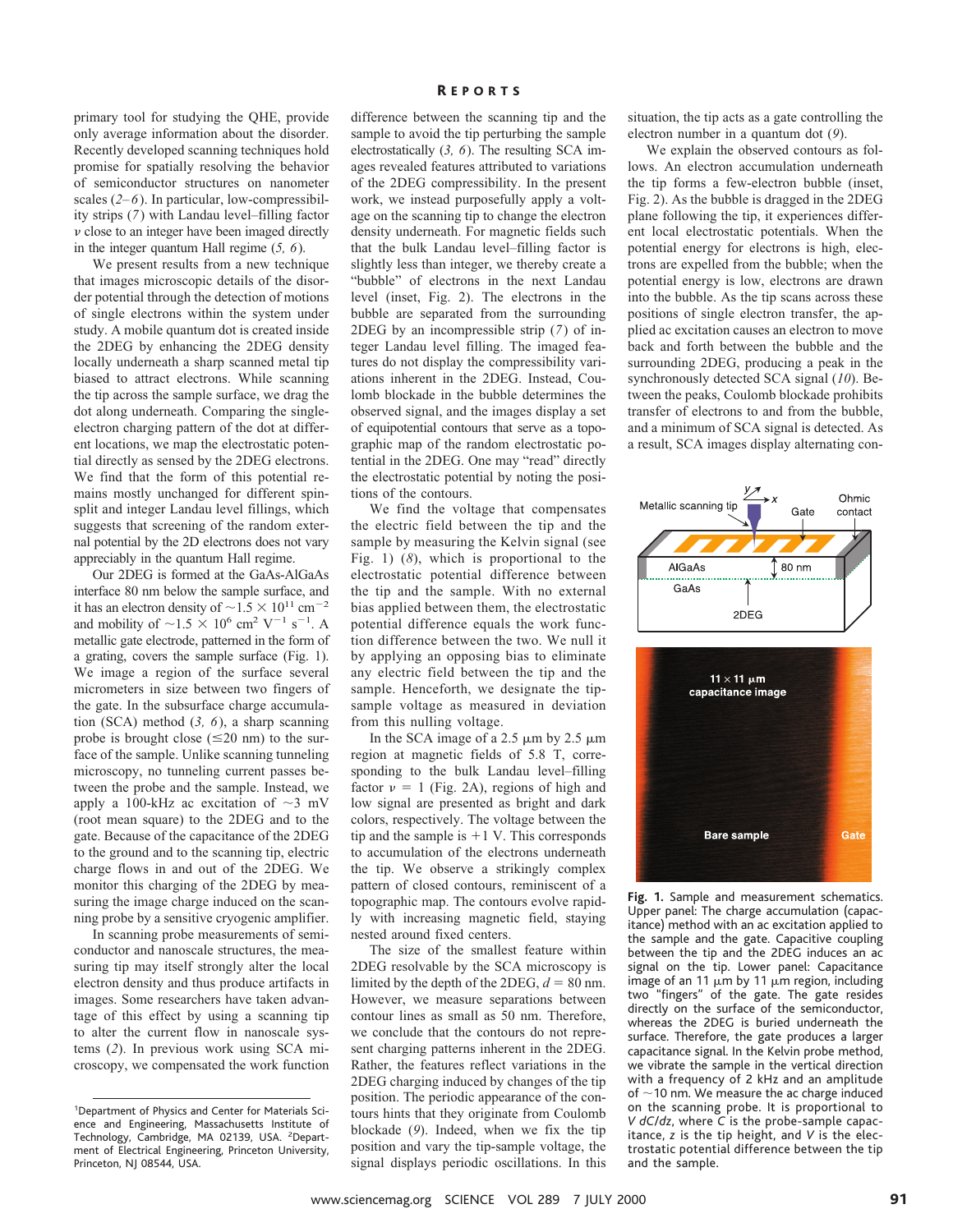tours of high and low SCA signal surrounding minima and maxima of the random electrostatic potential within the 2DEG.

The contours observed in the experiment do not intersect, and they have roughly the same contrast across the image. This confirms that they originate from a single bubble located underneath the tip (*11*). The fact that contours appear only on the high magnetic field side of the quantum Hall plateau also supports this scenario. Four images at different magnetic fields around  $\nu = 1$  are shown in Fig. 2C. For the top three images, the Landau level–filling factor in the bulk of the sample is  $\nu < 1$ , while underneath the tip it is  $\nu > 1$ . The bubble of  $\nu > 1$  is separated from the bulk by the incompressible strip with  $\nu = 1$  (inset, Fig. 2). The strip serves as a barrier between the bulk 2DEG and the bubble and ensures charge quantization (*12*). In contrast, at the lower field side of the quantum Hall plateau (lowest image, Fig. 2C), the filling factor is everywhere larger than 1 and a mere density enhancement forms, rather than a bubble capable of trapping single electrons.

We show the evolution of SCA images at 6 T with different tip-sample voltages in Fig. 2D. As the voltage decreases (lower images), the contours shrink and disappear around nulling voltage (*13*). Without electric field between the tip and the sample, the presence of the tip does not influence the density distribution in the 2DEG, so that the electron bubble does not form and no contour lines appear. We confirmed this statement by studying the SCA images measured at different tip heights above the surface; away from nulling voltage, the images depend strongly on changing the tip height, whereas at nulling voltage they stay virtually unchanged.

In some cases, submicrometer structures similar to those discussed above persist at any voltage between the tip and the sample, including the nulling voltage for the Kelvin signal. By measuring the Kelvin signal as a function of the tip height, we have found that in such cases the tip does not have a uniform work function over its entire surface. Most probably, this results from GaAs debris partially covering the scanning tip. As a result, an electric field exists between the probe and the sample at any tip-sample voltage, even when the averaged Kelvin signal is 0. We therefore carefully checked the cleanliness of the tip throughout the experiments reported here. Possibly, in previous work (*3*), the tipto-sample electric field was not completely eliminated and debris on the tip resulted in a nonuniform work function difference between different regions of the tip and the sample. Therefore, some of the features (particularly arcs and filaments) observed in figure 2 of (*3*) may be artifacts resulting from the tip locally perturbing the sample.

Imaging of another region of the sample at three different magnetic fields and tip-sample voltages is shown in Fig. 3. Each contour line marks a position within the 2DEG plane, where the number of electrons in the bubble changes by 1. As the tip voltage decreases, the energy of the N electron state drops relative to the  $N + 1$  electron state, and the contour line moves. Monitoring the evolution of the images at a fixed field, we observe that contours shrink around the central locations as the voltage decreases toward nulling. We conclude that inside each contour the electron bubble has one more electron than outside. In particular, the contours surround two local minima of the potential (as sensed by electrons). Note that different contours follow the same evolution as we change the tip voltage to move one contour to a position formerly occupied by another. For example, at magnetic field  $B = 6.5$  T, the inner contour at

 $+1.0$  V and the outer contour at  $+0.5$  V appear indistinguishable in size and shape. This confirms our view of the bubble as an electrostatic potential probe; despite differences in bubbles created by different tip voltages, the resulting contours remain practically unchanged.

Our equipotential contours have the same meaning as topographic contours on a land map. To measure the amplitude of the electrostatic potential inside the 2DEG, we need to know the energetic separation between the single-electron contours. This information comes from measuring the width of the single-electron peaks in a SCA trace taken as a function of the tip voltage at a fixed location. We fit the shape of the single-electron peaks by the derivative of the Fermi distribution (*9*). Assuming that the width of the single-



**Fig. 2. (A)** SCA image, 2.5  $\mu$ m by 2.5  $\mu$ m, at 5.8 T ( $\nu \le 1$ ) and  $V_{\text{tip}} = +1$  V. (**B**) Image of the same region at 3.0 T ( $\nu \le 2$ ). (C) Magnetic field evolution of the feature at the top left corner of (A) at  $V_{\text{tip}} = +1$  V. Top to bottom: 6.5, 6.1, 5.9, and 5.7 T. The features disappear when more than one spin-split Landau level is filled in the bulk ( $\nu > 1$ ). (D) Evolution of the same feature with tip voltage, with  $B = 6.0$  T. Top to bottom: 1.0, 0.7, 0.4, and 0.0 V. At the nulling voltage (lowest image), the tip does not influence 2DEG. Inset: schematic of the 2DEG density profile underneath the tip. Note the ring of constant density that corresponds to the incompressible strip with an integer Landau level–filling factor (inset).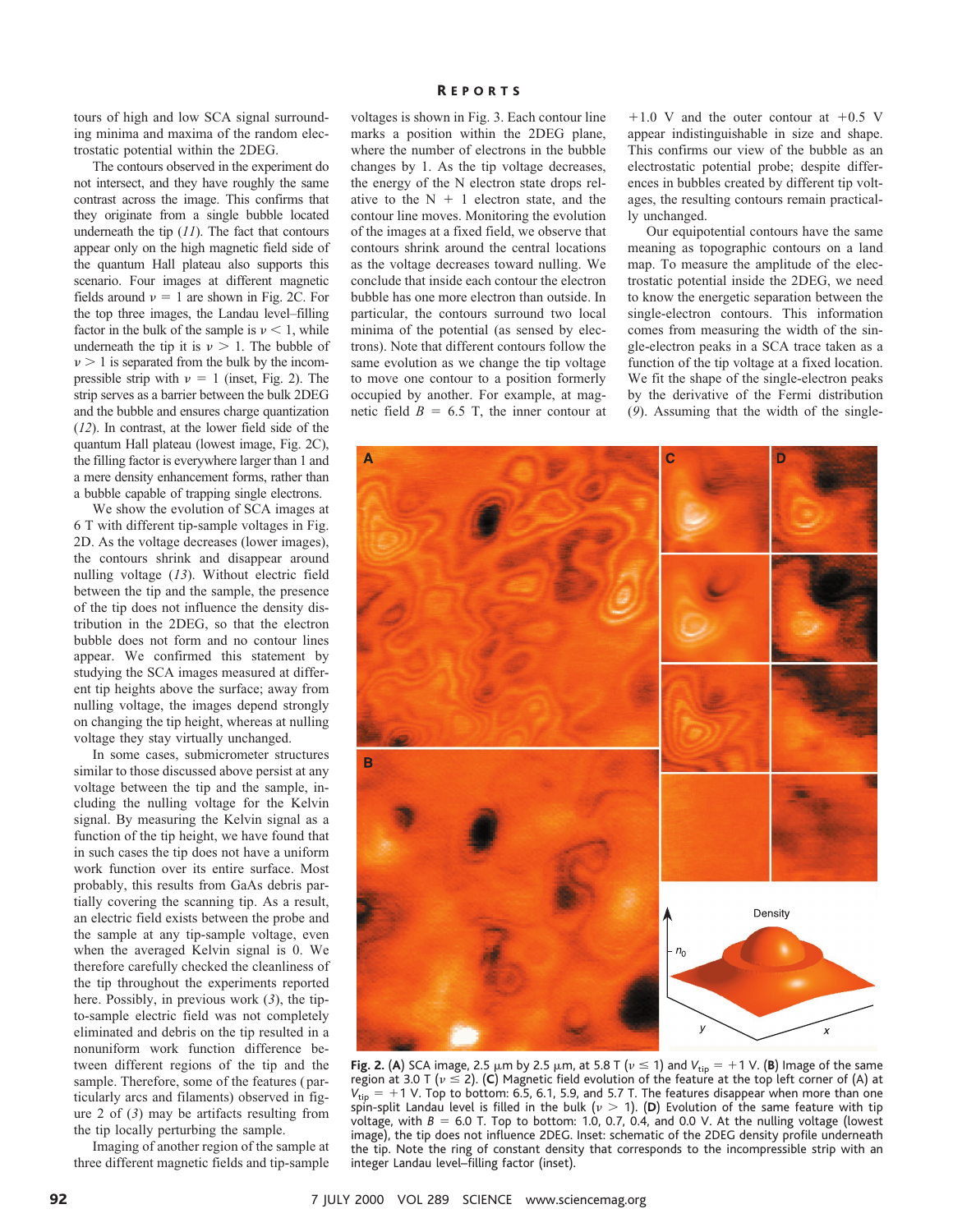electron peaks is determined by the temperature of 0.35 K, we find that the Fermi energy at the bubble is changed by  $\sim$ 2 meV per change of the tip voltage by 1 V. Also, as we change the tip voltage by 1 V, from  $+0.5$  V to  $+1.5$  V, at 6.6 T the innermost contour expands to span the entire area. We thus conclude that the range of the random potential in this region is about 2 meV.

The contour lines observed near bulk filling factor  $v = 1$  reappear around  $v = 2$ (compare Fig. 2, A and B). The contours observed at  $v = 1$  display a stronger contrast, although the expected value of the exchangeenhanced spin gap ( $\nu = 1$ ) is smaller than the cyclotron gap ( $\nu = 2$ ). Tunneling of an electron between the interior and exterior of the bubble should be additionally suppressed close to  $v = 1$  by the opposite spin orientation of the transferred electron in the initial and final states. This suppression of tunneling does not exist close to  $\nu = 2$ , and as a result the Coulomb blockade may be less pronounced in the latter case.

The contours clearly encircle the same locations at  $v = 1$  and  $v = 2$ . The close similarity between the images indicates that we observe a fingerprint of the same random electrostatic potential at both filling factors. The random potential fluctuations extend laterally by typically  $\sim 0.5$  to 1 µm. This scale appreciably exceeds 50 nm, the width of the spacer layer that separates 2DEG from donors. Random potential fluctuations due to remote ionized donors should have a characteristic lateral scale of approximately the spacer width (*14*). Most probably, screening by the residual electrons left in the donor layer smoothens the potential in our sample. Note that the size of the scanned bubble,  $\sim$ 100 nm (see below), in principle does not prevent observation of smaller scale potential fluctuations. Indeed, at select locations the single-electron contours display very small radii of curvature, signaling steep potential bumps or dips (Fig. 3).







Figure 3 also traces the evolution of contours with magnetic field. Interestingly, the changes induced by variations of magnetic field and by the tip-sample voltage are quite similar. Indeed, we can compensate for the change of a contour's size induced by magnetic field by properly tuning the tip-sample voltage (Fig. 3, images along the dashed diagonal line). The size of contours remains constant at  $v = 1$  along lines of  $dV_{\text{tip}}/dB \approx$  $2V/T$ . At  $\nu = 2$ , the constant shapes of contours are instead preserved at  $dV_{\text{tip}}/dB \approx$ 4*V*/*T*. We can readily explain this observation by recalling that the bubble is formed on top of an integer number of completely filled (spin-split) Landau levels. When magnetic field increases, the degeneracy of these levels grows, and they can accommodate more electrons. To supply these electrons, we need to apply a larger voltage between the tip and the sample. We expect the voltage required for compensation to be roughly proportional to the number of filled Landau levels, in agreement with the experiment.

We determine the size of the bubble by measuring the periodicity of the signal with magnetic field. Adding one flux quantum per area of the bubble adds one electronic state to each filled (spin-split) Landau level, removing roughly an electron from the upper, partially filled Landau level that constitutes the bubble. We observe that as the magnetic field is changed by  $\sim$ 0.2 T, the contours shift by one complete period. In Fig. 3, the inner contour at  $B = 6.4$  T coincides with the outer contour at  $B = 6.6$  T. For the case of Fig. 2, the magnetic field period has a similar value of  $\sim$ 0.15 T, implying an area of 0.02  $\mu$ m<sup>2</sup>. This compares favorably with the square of the 2DEG depth. Because the magnetic field period does not depend on location within the image, it appears that the size of the bubble is not strongly affected by the random potential.

In conclusion, we have formed a mobile quantum dot inside the 2DEG by locally accumulating electron density underneath the scanning probe. By comparing the Coulomb blockade patterns at different locations, we map the potential inside the 2DEG as sensed by the electrons. We find that the 2D electron screening of the random potential induced by external impurities changes little between different quantum Hall plateaus and within each plateau. With demonstrated single-electron sensitivity, our subsurface charge accumulation may enable understanding of a wide variety of submerged electronic structures on the nanometer scale.

#### **References and Notes**

- 1. R. E. Prange and S. M. Girvin, Eds., *The Quantum Hall Effect* (Springer-Verlag, ed. 2, 1990).
- 2. M. A. Eriksson *et al*., *Appl. Phys. Lett.* **69**, 671 (1996). 3. S. H. Tessmer, P. I. Glicofridis, L. S. Levitov, R. C.
- Ashoori, M. R. Melloch, *Nature* **392**, 51 (1998).
- 4. K. L. McCormick *et al*., *Phys. Rev. B* **59**, 4654 (1999).